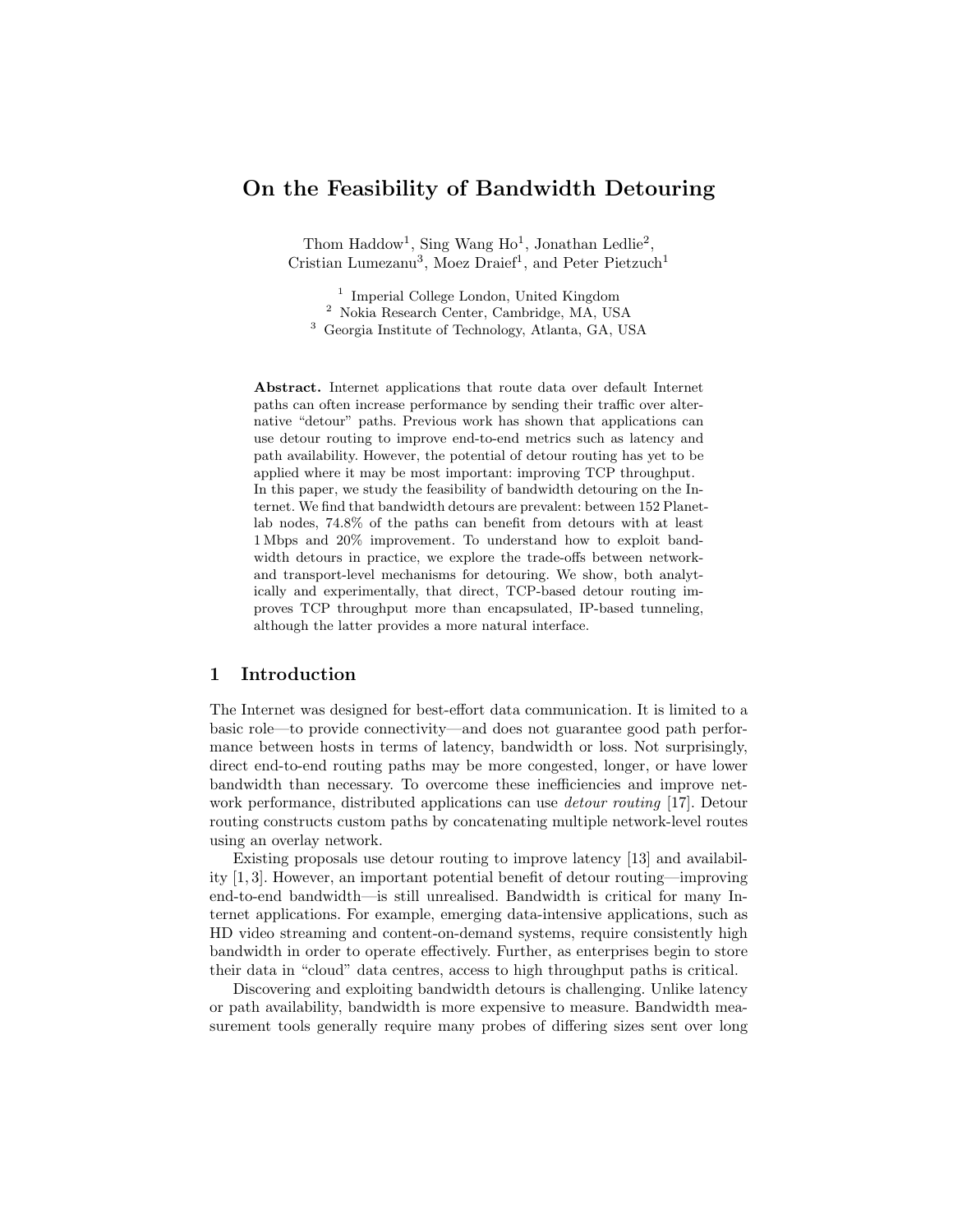periods of time [5, 18]. Available bandwidth also varies with the volume of crosstraffic on the path: measurements must be done not just once, but continuously.

In this paper, we study the feasibility of bandwidth detouring and lay the groundwork for a general Internet detouring platform for bandwidth. We explore the variability of bandwidth measurements and the properties of detour paths. Our measurements on the PlanetLab testbed show that 74.8% of the paths can benefit from at least 20% and 1 Mbps bandwidth increase. Bandwidth detours are often symmetric, benefiting both forward and reverse paths at the same time, and last for more than 90 minutes.

To understand how to build a bandwidth detouring platform, we investigate the trade-off between network- and transport-level mechanisms for detour routing and the relationship between detours for different path metrics. We provide evidence, both analytically and experimentally, that TCP-based detouring, rather than IP detouring, achieves better performance. In addition, we show that employing cheaper latency probes to find bandwidth detours is not effective.

The rest of the paper is organised as follows. In §2 we review related work. We consider Internet bandwidth measurement and analyse properties of bandwidth detour paths in §3. In §4 we propose how detour paths can be exploited. We conclude in §5.

# 2 Related Work

Routing overlay networks exploit detours to improve the performance and robustness of packet delivery [1, 13, 3, 15]. They delegate the task of selecting paths to applications, which can choose paths that are more reliable, less loaded, shorter, or have higher bandwidth than those selected by the network. Gummadi et al. [3] found that path failures occur frequently, but can be circumvented through random detours. iPlane [15] uses measurements from PlanetLab nodes to build a structural map of the Internet that predicts path performance properties, such as latency, bandwidth and loss. While this previous work focused on path availability and end-to-end latency, our focus is on bandwidth.

Prior research has studied bandwidth-aware overlay routing. Lee et al. [11] describe BARON, a method for switching to an overlay path with higher available bandwidth. It relies on periodic all-to-all network capacity measurements, which are less transient than available bandwidth measurements. When searching for possible alternative paths, BARON uses high capacity to infer potential for high available bandwidth on a path. Since evaluation results are simulated, it is unclear how a deployment would perform. In contrast, we evaluate the discrepancy between predicted and measured bandwidth on a live system.

Zhu et al. [19] propose an overlay-based approach for selecting a path with high available bandwidth; because their focus is on fairly small networks, they re-measure bandwidth to a large fraction of the network with each path adjustment, which is not scalable. Jain et al. [6] are able to implicitly learn available bandwidth through a video streaming application; they disseminate this information through a link-state protocol with limited scalability.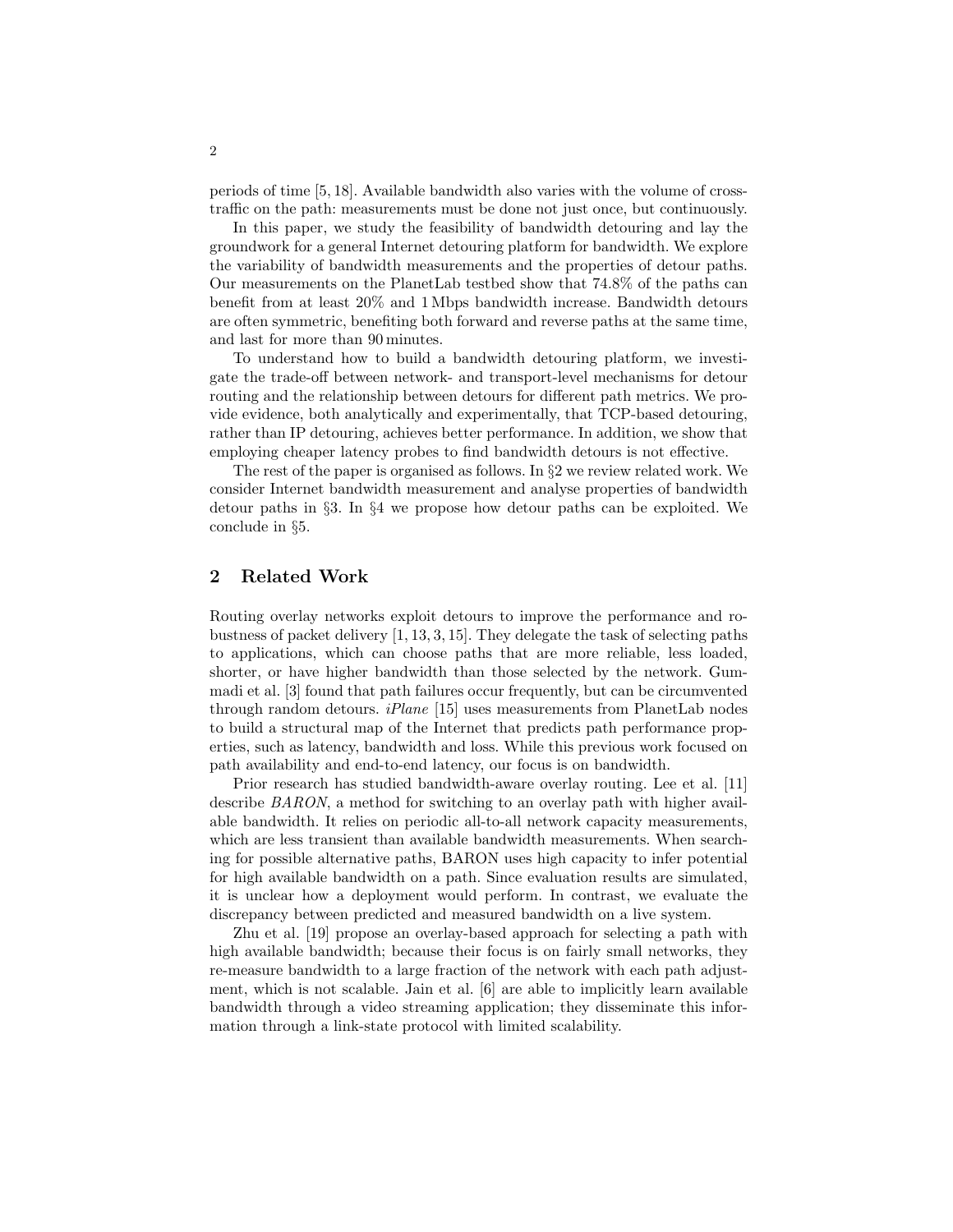$Split-TCP$  [7] improves end-to-end throughput by establishing a relay between the two endpoints of a TCP connection. Its benefits have been thoroughly studied in many domains, especially for mobile devices [8]. While our approach for TCP bandwidth detouring benefits from splitting TCP connections, the bulk of improvements result from carefully choosing the right detour nodes (cf. §4).

## 3 Detour Properties

In this section, we use measurements to demonstrate the existence of bandwidth detours. We show that most measured paths could benefit from detours with higher bandwidth. We also investigate how bandwidth detours change over time and how they compare with latency detours.

PlanetLab. We use PlanetLab to demonstrate the feasibility of bandwidth detouring. Nodes are selected from independent sites to maximise path diversity and avoid known bandwidth restrictions. We created a list of 256 nodes with a bandwidth cap higher than 10 Mbps on May 3rd, 2010. Some experiments used fewer nodes due to node failures or bandwidth limits on PlanetLab. In these cases, we state the actual number of used nodes in the text.

UkairoLab. To circumvent the above limitations and validate measurement results, we also use our own *UkairoLab* testbed hosted on corporate and university machines. It consists of 10 geographically-dispersed nodes located in the US, India, Kenya, UK and France. Their network connectivity is provided by commercial hosting companies, which results in a lower median bandwidth: 4.87 MBps on UkairoLab versus 6.54 MBps on PlanetLab. Machines are virtualised but are dedicated with full kernel access.

### 3.1 Bandwidth measurement

To discover detour paths, we must measure a particular bandwidth metric. Since our focus is on the TCP protocol, we consider bulk transfer capacity (BTC), which is the steady-state throughput (in terms of successfully transmitted data bits) of a TCP connection<sup>4</sup>. We measure BTC using the standard *Iperf* tool<sup>5</sup>, which observes the throughput of an elastic TCP transfer. We deploy Iperf on 256 PlanetLab nodes and collect all-pairs measurements with a 5 second timeout. We ensure that each node makes only one inbound and one outbound measurement at any point in time. On average, each Iperf measurement takes 8 seconds and consumes 10.8 MBytes.

To understand the variability of bandwidth measurements, we perform repeated measurements at 30 sec, 5 min, 30 min, and 1.5 hour intervals. To stay within Planetlab's 10 GB daily limit, 48 Planetlab nodes measure to 20 randomlychosen nodes within those 48 nodes. This is repeated three times at different

<sup>4</sup> We use the terms BTC, throughput and bandwidth interchangeably in this paper.

<sup>5</sup> We explored the use of available bandwidth predictions tools such as Pathload [5] for estimating BTC with lower measurement overhead. However, on average, Pathload took 50 seconds to measure a path, which is too slow for a large deployment.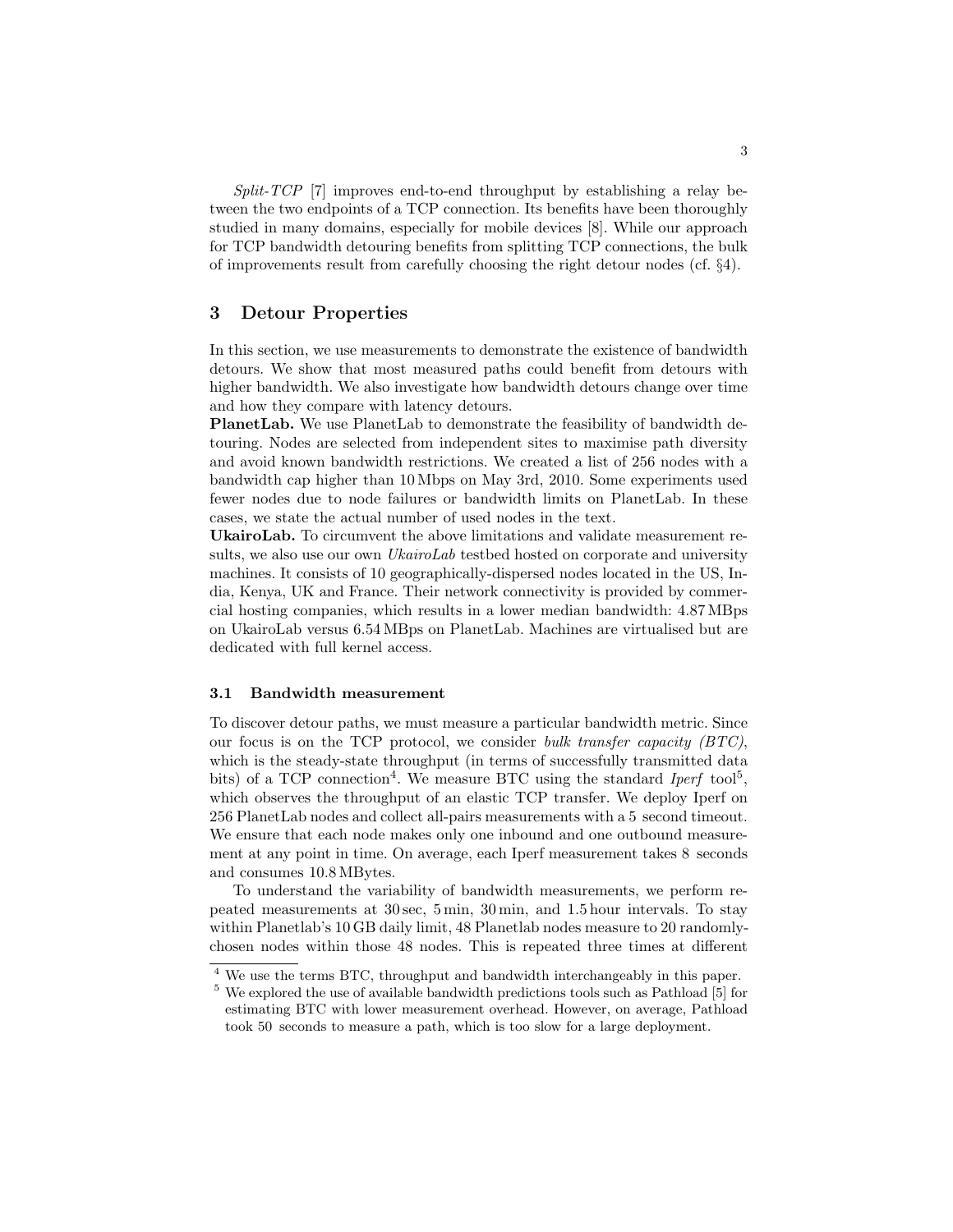

Fig. 1. Bandwidth measurements vary significantly over time.

Fig. 2. Detouring via a node increases bandwidth but more hops have little effect.

times, measuring 920 paths. As Figure 1 shows, bandwidth can vary significantly, even when measured in quick succession, as confirmed by others [12]. Approximately half of the paths have a 20% variation in bandwidth, regardless of when remeasured. This means that good bandwidth detours have to be significantly better to compensate for this variation.

#### 3.2 Bandwidth detouring

We want to understand how often traffic between two Internet hosts can benefit from a detour path with higher bandwidth than the direct path. Of the 20 323 successful BTC measurements between 152 PlanetLab nodes, we examined whether detour paths via another node have higher bandwidth. We consider the bandwidth of a detour path as the minimum bandwidth of the paths between the source and the detour node and the detour node and the destination.

Figure 2 shows the cumulative distribution of path bandwidth. We find that 96.6% of all pairs of nodes have a detour path with higher bandwidth. The median increase in path performance is 18.6 Mbps (i.e. a factor of 2.24). We also noted 74.8% of the paths can improve by at least 20% and 1 Mbps. Because detouring via one node can significantly increase bandwidth, we also investigate if additional detour nodes yield similar gains. As the figure shows and confirmed by Lee et al. [11], this is not the case and it provides only minimal additional benefits. We also observe that 40% of paths cannot benefit from detours with more than 10 Mbps bandwidth. This is likely because many PlanetLab paths have 10 Mbps network capacity.

In Figure 3, we compare the relative improvement from bandwidth detouring to latency and loss detouring, discovered by brute-force search. Bandwidth detouring has a significantly larger gain: half the paths can double in bandwidth, while only 13.5% of paths are half the average path latency. We measure loss by sending 1200 UDP probes with a payload of 1472 bytes and an interval of 100 ms, which is similar to the rate of VoIP connections [15]. Only 27.2% of paths benefit from detouring for loss because most paths suffer no loss at this low rate.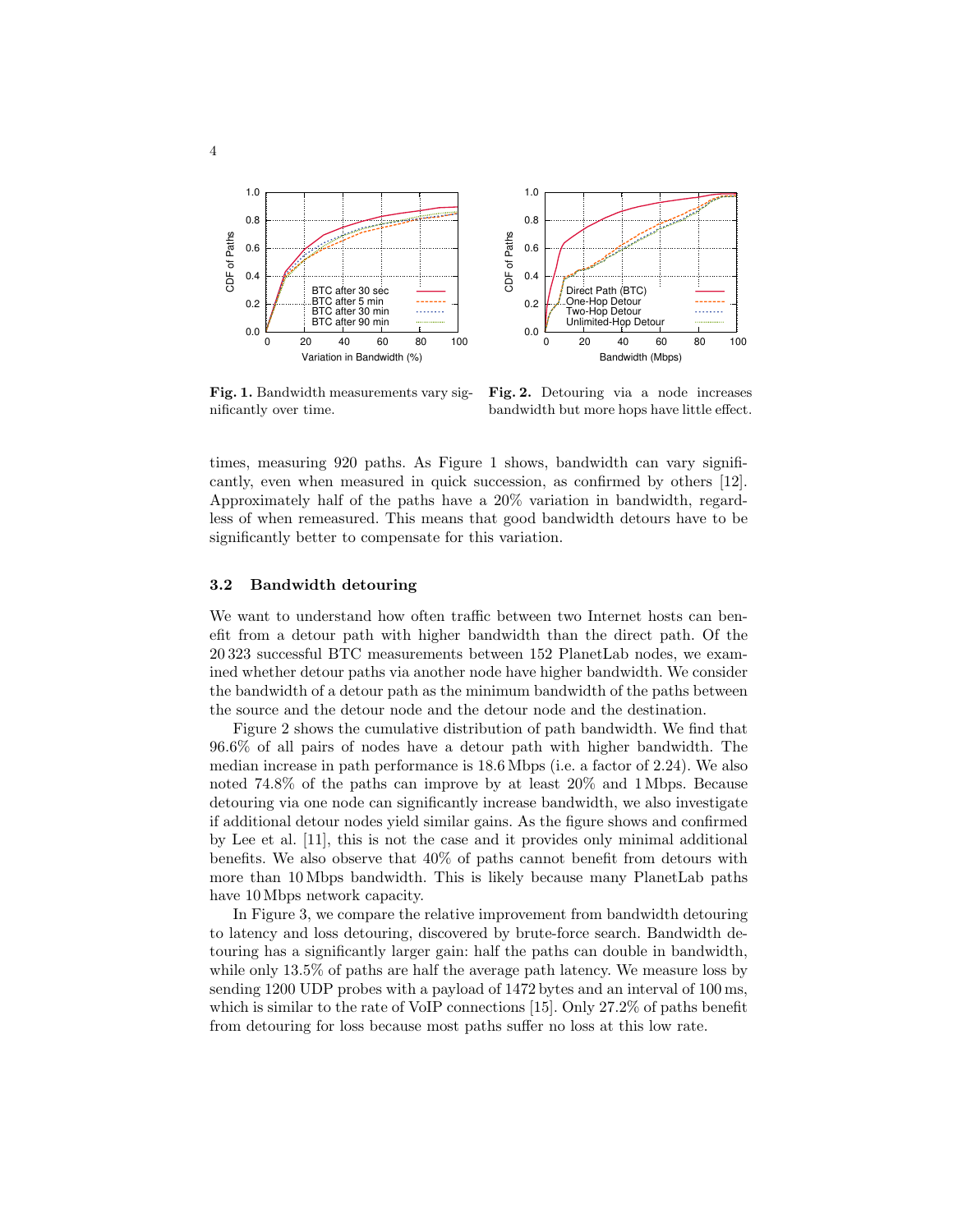

Fig. 3. Bandwidth can be improved significantly more than latency using detouring.

Fig. 4. TCP detouring improves actual bandwidth between nodes significantly more than IP detouring on UkairoLab.

Why are there such a large number of good detour paths with higher bandwidth? Previous studies show that latency detours are due to ISP routing policies [14], which we believe also cause bandwidth detours. We have preliminary evidence that good detours can be found by avoiding one or more autonomous systems (AS) in the default path: for 32% of the pairs of PlanetLab nodes, for which we have complete AS paths, at least one AS in the direct path is avoided more than half the time by the detour. For 29% of the pairs of nodes, the detour paths traverse all the ASes on the direct path. These detours may be due to Internet congestion or differences in intra-domain routing policies.

We expect that "similar" paths in terms of their AS-links would benefit from the same detour nodes. This idea has been exploited in latency detouring [4]—we aim at exploring analogous mechanisms for bandwidth detouring. We leave further investigation of this to future work.

### 3.3 Bandwidth detour properties

Symmetry. We define a detour to be symmetric if the same detour node benefits both the forward and reverse direction of the direct path. Since congestion in the forward path rarely affects the reverse path, we expect bandwidth to be different for each direction. However, our results show that 89% of the 18 036 paths for which we have measurements in both directions, have at least one symmetric detour. We believe this happens because the quality of a detour path is dominated by the properties of the detour node (such as download and upload speed), which are the same in both directions, rather than by congestion on the path. Symmetric detours are better than average: they improve the median path performance by 39% compared to 16% for the asymmetric detours.

Skewness. Detour nodes that have lower latency to the source or destination are more likely to provide higher throughput for TCP transfers. We define the skewness of a detour path as the ratio of the absolute difference between the latencies from the detour node to the source and destination to the maximum of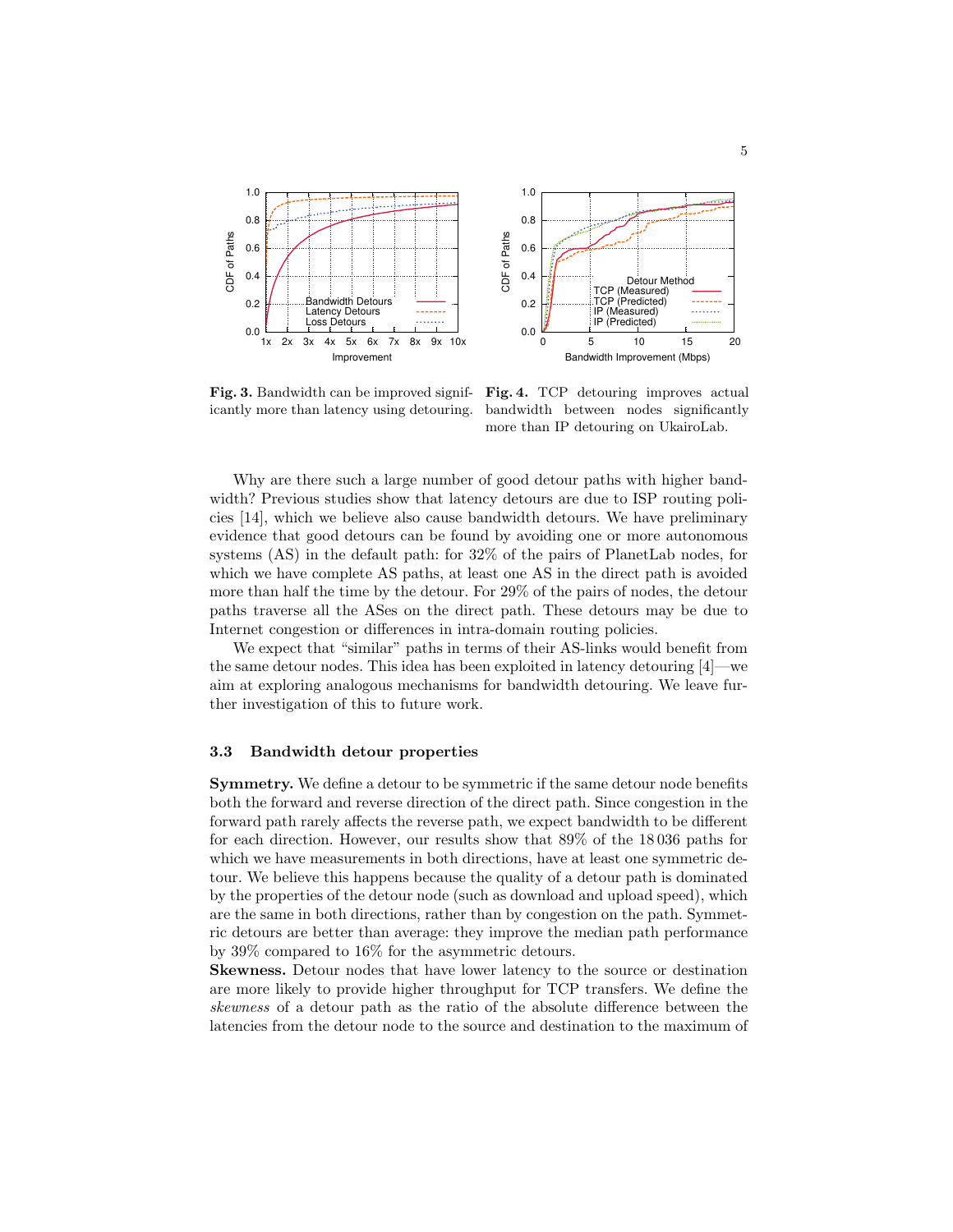the two latencies. As their skewness decreases towards 0, detours are more likely to improve the bandwidth of the direct path: the median skewness value for good detours is 0.43 compared to the median (0.54) of all detours. The reverse case is also true: as skewness increases towards 1, detours are less beneficial for the direct path. In our measurements, the detours that do not benefit the direct path at all have a median skewness of 0.58. These results suggest that low skewness values may be associated with detours that have high-capacity links, and which in turn have a higher probability of being good detours.

Persistence in time. Given the variability of bandwidth measurements, we investigate the longevity of detour paths: for a detouring platform, short-lived detours would be less useful. Our measurements show that approximately twothirds of all bandwidth detours persist for more than 90 minutes. This suggests that a platform can make long-term decisions about detour paths.

### 4 Exploiting Detours

Applications must be able to discover and exploit good bandwidth detours. Here we examine the challenges in implementing a detour routing platform when it consists of cooperative edge or near-edge nodes. In particular, we find that lowlevel kernel access is not required for good detouring performance.

### 4.1 Detouring mechanisms

Two options exist for routing between a pair of Internet hosts via a tertiary detour node: (a) network-level IP detouring or (b) transport-level TCP detouring.

IP detouring works by encapsulating every IP packet on egress from the source node and sending it to the appropriate detour node, which in turn forwards it to the destination node. From an application standpoint, IP detouring is the more natural approach: (1) it can be deployed transparently because it only operates at the IP layer; (2) it supports both TCP and UDP traffic; and (3) the same detouring mechanism can be used for other metrics such as latency. However, it also has a major disadvantage: the detour path is composed of two complete end-to-end Internet paths. This increases the network-level hop count compared to the direct path. The associated increase in loss probability and latency adversely affects TCP throughput [10].

The alternative to IP detouring is to break the TCP connection at the detour node and use TCP detouring, which is analogous to split-TCP [7]. By splitting a long TCP connection into two separate connections terminated mid-path, the feedback-based control loop of TCP becomes more responsive due to reduced path latency. Although this comes at the cost of increased state within the network, this may be acceptable when TCP connections are split by end hosts, instead of network routers [9]. For TCP detouring, we deploy SOCKS proxies at potential detour nodes and use application-level "socksifying" software to redirect connections via the appropriate detour proxy. This retains the benefit of being transparent to destination nodes and preserves path symmetry.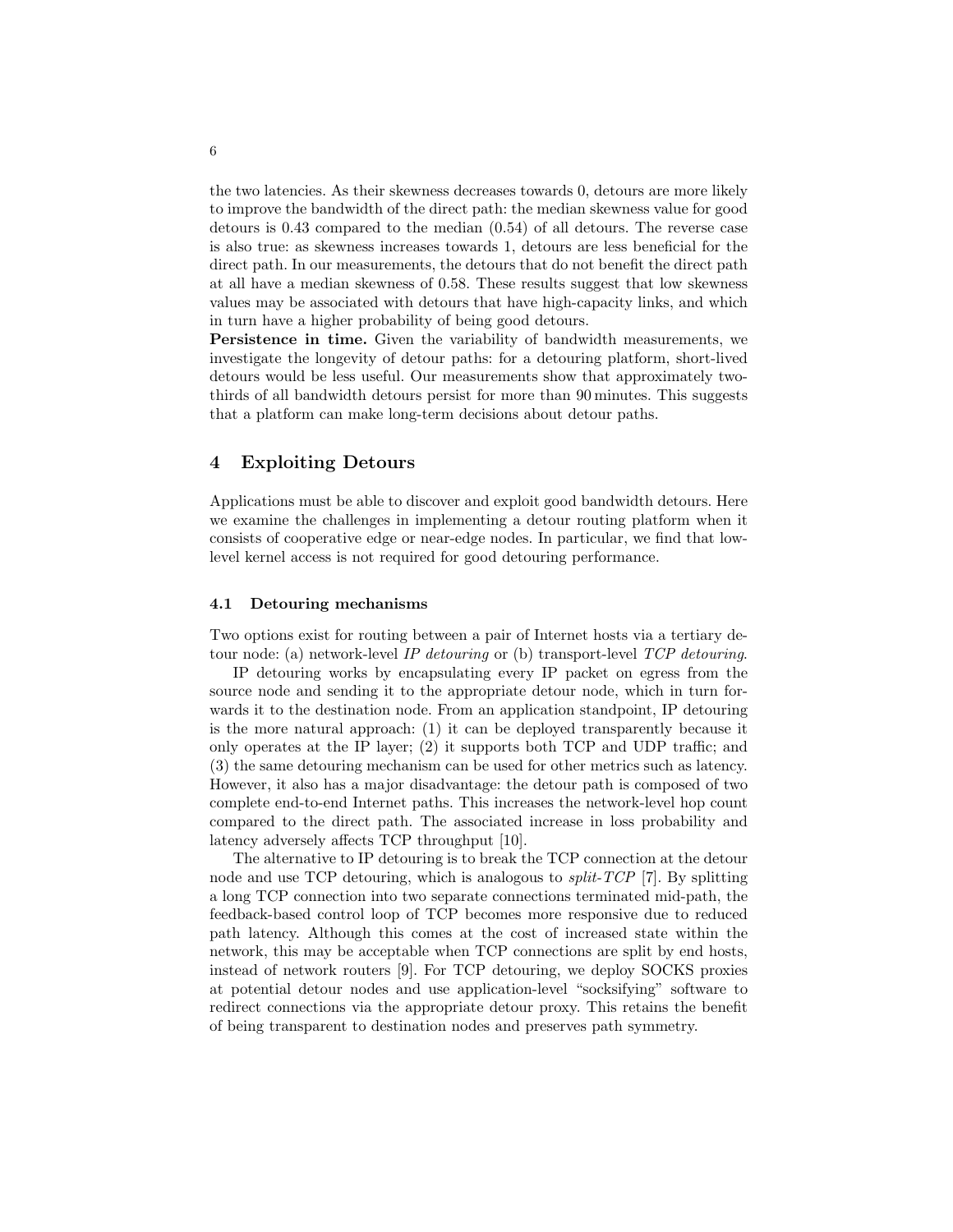To compare IP and TCP detouring, we deploy both detouring mechanisms on UkairoLab<sup>6</sup>. We then perform an all-to-all-via-all measurement: for each pair of nodes, we predict and measure the throughput achievable via each of the potential detour nodes using both IP and TCP detouring. For TCP detouring, we predict the throughput of the detoured connection to be the minimum of the throughput of the two paths, i.e. the narrow link [2]. For IP detouring, we also predict the throughput analytically as described in §4.2.

Figure 4 shows the predicted and measured detouring improvement for each method. The results match the intuition that the long TCP paths created by IP detouring adversely affect performance. In contrast, splitting the TCP connection significantly boosted most pairs; for example, 40% of paths improved by at least 5 Mbps. However, the discrepancy between measured and predicted TCP detouring performance is larger for paths which are predicted to benefit more from detouring, suggesting there can exist a bottleneck in forwarding throughput at the detour node.

Although TCP detouring benefits from the effect of a split TCP connection, most improvement comes from choosing a good detour node with respect to the throughput it offers, rather than its latency to the endpoints. For example, 77% of all detours provide at least 10% and 1 Mbps bandwidth improvement; of the detours where the intermediate leg latencies are lower than the direct path latency (which stand to benefit most from a split TCP connection), only 28% provide similar improvements. While the features of IP detouring, such as transparency and UDP support, outweigh those of TCP detouring, we conclude that the performance gains of TCP detouring make it the better choice.

#### 4.2 Analysis of IP and TCP detouring

Using a stylised stochastic model of TCP's congestion control mechanism [16], the following square-root formula relates the steady-state throughput of a path's  $BTC$  to its packet loss probability p and its average round trip delay RTT:

$$
BTC = \frac{\Phi}{RTT\sqrt{p}}.
$$
 (1)

This formula is valid for both the case where loss is independent of the rate, in which case  $\Phi = 2$ , and the rate dependent case where the loss depends (linearly) on the rate, in which case  $\Phi \approx 1.31$ . We use this formula to perform a back-ofthe-envelope calculation to derive the IP detouring bandwidth.

**IP detouring.** Let us denote by  $\text{BTC}_1$ ,  $p_1$ ,  $\text{RTT}_1$ , and  $\text{BTC}_2$ ,  $p_2$ ,  $\text{RTT}_2$  the average throughput, the loss and the round trip delay of the constituent paths that we will refer to as the first and second leg, respectively. The following approximates the resulting throughput:

$$
BTC_{IP} \approx \frac{RTT_1}{RTT_1 + RTT_2} \sqrt{\frac{(RTT_2BTC_2)^2}{(RTT_1BTC_1)^2 + (RTT_2BTC_2)^2}} BTC_1 \tag{2}
$$

<sup>6</sup> We found that, on PlanetLab, the long delay between timeslices due to heavy load severely damaged performance of userspace IP processing.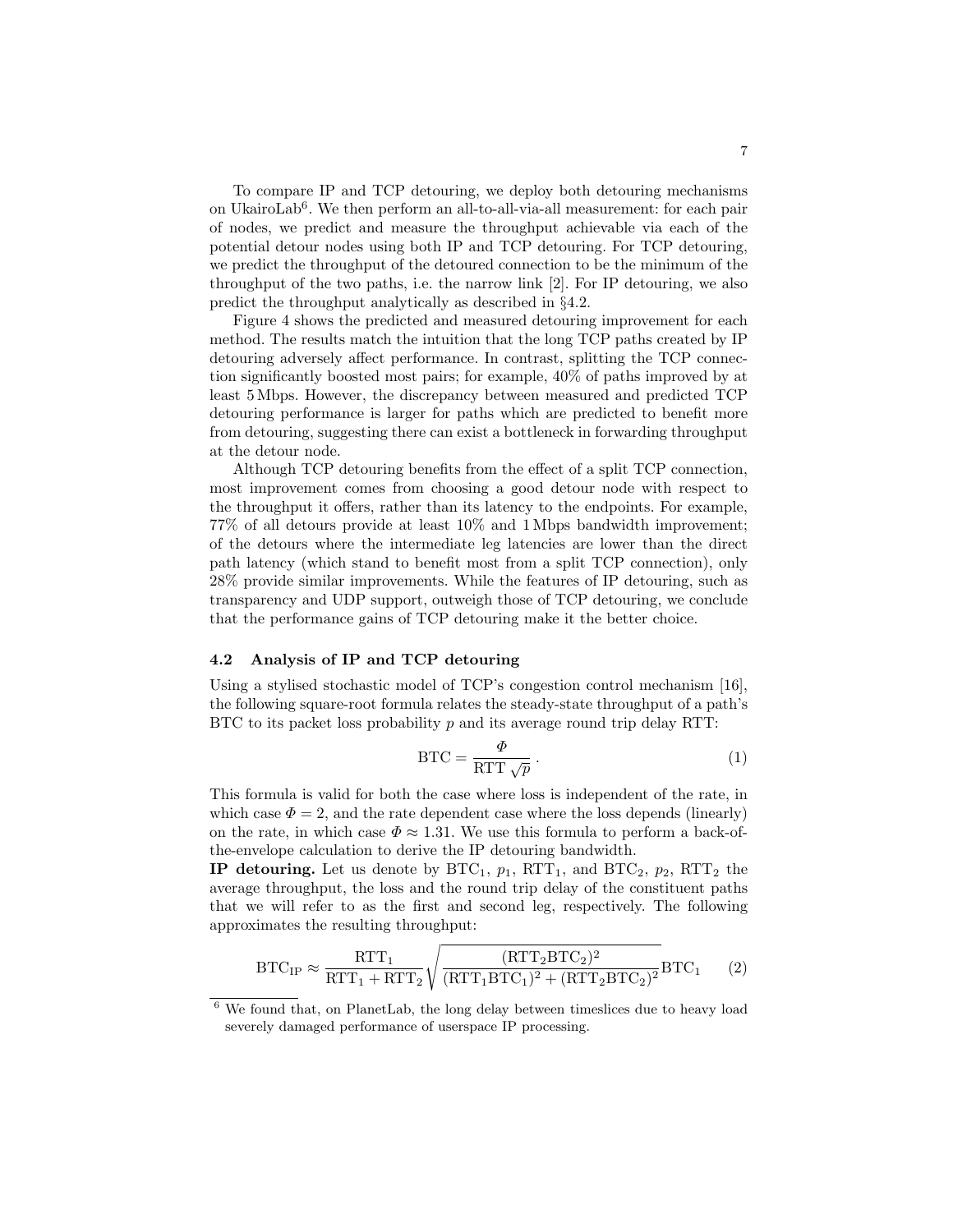



Fig. 5. Detour paths substantially increase throughput. However, bandwidth variations over time can lead to overestimating a given detour's potential improvement.

Fig. 6. Latency performs no better than random selection for discovering bandwidth detour paths.

where we drop the  $p_1p_2$  term in the corresponding square-root expression since the loss probabilities  $p_1$  and  $p_2$  are in general small; in the second equality, we replace  $p_1$  and  $p_2$  using Eq. (1). It is easy to see that the predicted throughput is always strictly smaller than the minimum of  $\operatorname{BTC}_1$  and  $\operatorname{BTC}_2$ , i.e. the respective throughputs of the two legs taken in isolation.

TCP detouring. Baccelli et al. [2] describe two coupled stochastic differential equations that govern the dynamics of the throughput of the two legs of a detour path. The coupling is dictated by the buffer at the detour node. The key feature of this model is that the TCP throughput of the composed path is, in general, the minimum bandwidth of the two constituent paths given that the buffer at the detour node is sufficiently large. In our system, we ensure this holds.

The above analysis confirms what we observed in practice in Figure 4: IP detouring provides worse performance compared to TCP detouring as predicted by the minimum of the throughputs of the two legs.

### 4.3 Detouring overlay performance

We describe our experience in deploying a TCP detouring platform on 50 Planet-Lab nodes. The experiment is divided in two phases: *prediction* and *validation*. First, we measure BTC between all pairs of nodes to predict good detours, consuming on average 571 MBytes per node. We stop after 90 minutes and find that 1845 out of 2019 paths are detourable. We estimate detour bandwidth by taking the minimum bandwidth of the two intermediate legs. In the second validation phase, we use TCP detouring to validate the best detour for each path. Since we avoid concurrent measurements, the second phase takes substantially longer: after 11 hours, we obtain 689 detourable paths. In Figure 5, we plot the distributions of (a) measured direct path bandwidth; (b) estimated detour bandwidth in the prediction phase and (c) in the validation phase; and (d) achieved detour throughput measured in the validation phase.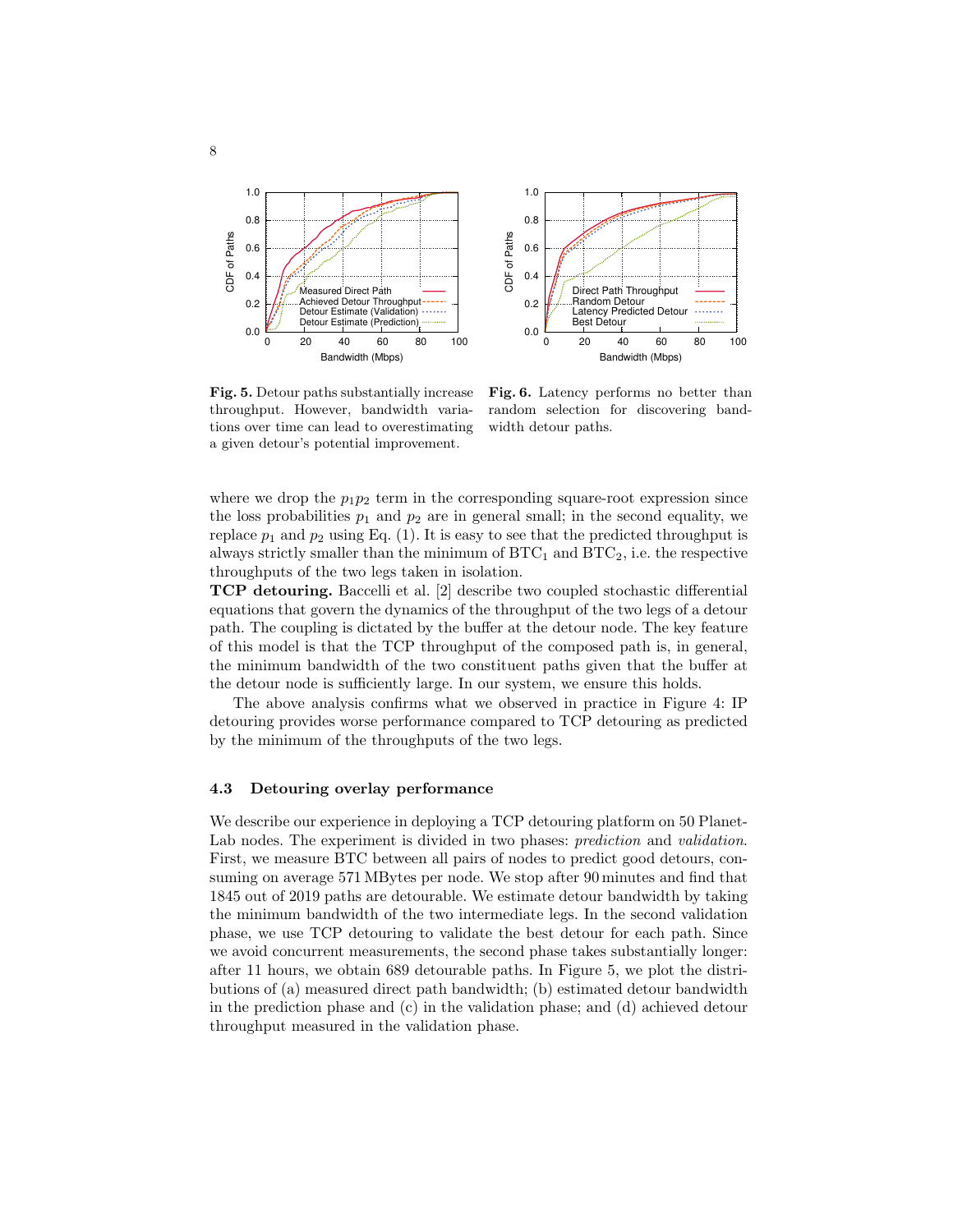We make several observations. First, the median bandwidth improves significantly, from 12 Mbps to 21 Mbps, using TCP detouring. Detours improve the bandwidth on direct paths in 69% of the cases (not shown in the plot). The large increase in bandwidth of detours can justify the fixed measurement overhead per node, assuming at least a modest usage of detoured paths after their discovery to amortise measurement costs. Second, we observe the 10 Mbps egress bandwidth limit present on some PlanetLab nodes. Finally, the benefits of detouring are largely lost at around 50 Mbps, suggesting a throughput bottleneck due to limitations on node performance.

The substantial difference between the detour bandwidths at the time of prediction and the estimated bandwidth at the time of validation may be caused by the variability of bandwidth measurements (cf. Figure 1). Since detour bandwidth is constrained by the minimum bandwidth of the two legs, we see a consistent decrease of around 25% upon validating detour bandwidth a few hours later. Although the best detours for any given path may be constantly changing, we can still see temporal consistency in detour path performance.

#### 4.4 Detour transferability

To discover if good latency detours can also be effective for finding good bandwidth detours, we compare the estimated bandwidth via the best latency detour for each direct path. We measure latency and BTC on 10 265 paths between 136 PlanetLab nodes and compute the best bandwidth and latency detours between each pair of nodes for which we have measurements.

Figure 6 shows the distribution of estimated bandwidth for the best bandwidth and latency detours found through brute-force search, and the estimated bandwidth through detours chosen randomly. As discussed earlier, the best possible detour results in significant improvements over the direct path, although these are likely unachievable due to bandwidth flux. Employing the best latency detour for bandwidth detouring results in performance equal to a random detour. This implies that discovery methods for finding good bandwidth detour based on latency detours are not effective.

# 5 Conclusions

To understand how to exploit bandwidth detouring on the Internet, we addressed several key questions in this paper. We illustrated the preponderance and longevity of potential bandwidth detour routes: 74.8% of paths had a detour that improved bandwidth by at least 20% and 1 Mbps; and most detours lasted for more than 90 minutes. Contrary to our initial goals of providing transparent IP-level detouring, we gave evidence that significantly better performance can be achieved through the use of TCP-level detouring. Interestingly, this also means that kernel access is not required for overlay participation, perhaps broadening adoption of a general detouring platform. More research is needed to explore